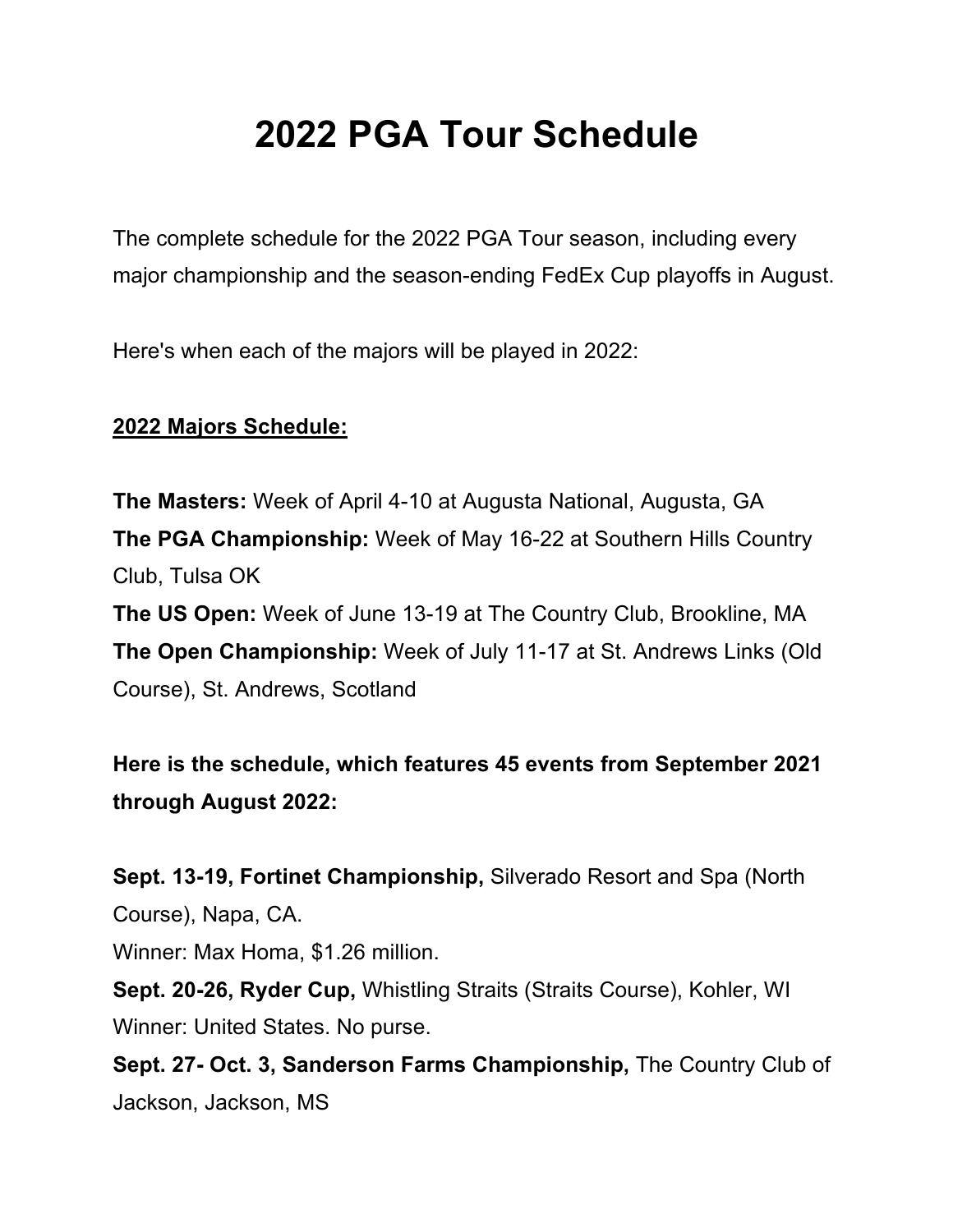Winner: Sam Burns, \$1.26 million

**Oct. 4-10 Shriners Children's Open,** TPC Summerlin, Las Vegas, NV Winner: Sungjae Im, \$1.26 million

**Oct. 11-17, The CJ Cup at Summit,** The Summit Club, Las Vegas, NV Winner: Rory McIlroy, \$1.755 million

**Oct. 18-24, Zozo Championship,** Narashino Country Club, Chiba

Prefecture, Japan

Winner: Hideki Matsuyama, \$1.791 million

**Cancelled: Oct. 25-31, World Golf Championships-HSBC Champion,** Sheshan Golf Club Shanghai, China

**Oct. 25-31, Bermuda Championship,** Port Royal Golf Course,

Southampton, Bermuda

Winner: Lucas Herbert, \$1.17 million

**Nov. 1-7, World Wide Technology Championship at Mayakoba,** El Camaleón Golf Course at Mayakoba, Playa del Carmen, Mexico Winner: Viktor Hovland, \$1.296 million.

**Nov. 8-14, Houston Open,** Memorial Park Golf Course, Houston, TX Winner: Jason Kokrak, \$1.35 million

**Nov. 15-21, The RSM Classic,** Sea Island Golf Club (Seaside Course,

Plantation Course), St. Simons Island, GA

Winner: Talor Gooch, \$1.296 million.

**Dec. 2-5: Hero World Challenge,** Albany, Bahamas.

Winner: Viktor Hovland, \$1 million

**Dec. 8-12: QBE Shootout at Tiburon Golf Club,** The Ritz-Carlton Golf

Resort, Naples, FL

Winners: Jason Kokrak and Kevin Na, \$895,000.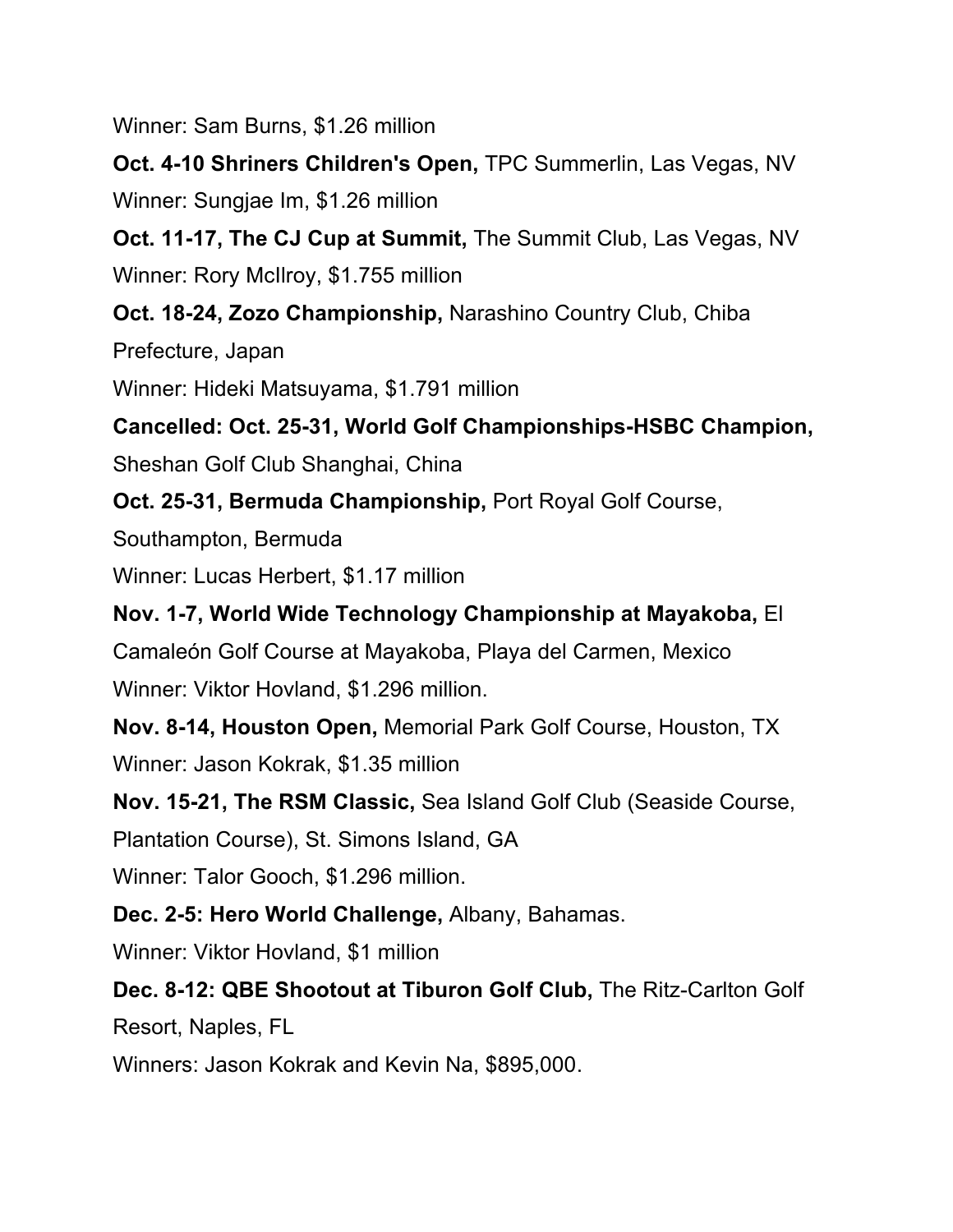**Dec. 18-19: PNC Championship,** The Grande Lakes Orlando Course, Orlando, FL

Winners: John Daly and John Daly II, \$200,000.

**Jan. 3-9, Sentry Tournament of Champions,** Kapalua Resort (The Plantation Course), Kapalua, Maui, HI

Winner: Cam Smith, \$1,476,000.

**Jan. 10-16, Sony Open in Hawaii,** Waialae Country Club, Honolulu, HI Winner: Hideki Matsuyama, \$1.35 million.

**Jan. 17-23, The American Express, PGA West** (Stadium Course, Nicklaus Tournament Course), La Quinta Country Club, La Quinta, CA Winner: Hudson Swafford, \$1.368 million

**Jan. 26-29 , Farmers Insurance Open,** Torrey Pines Golf Course (South Course, North Course), San Diego, CA

Winner: Luke List, \$1.512 million

**Jan. 31 to Feb. 6, AT&T Pebble Beach Pro-Am,** Pebble Beach Golf Links, Spyglass Hill Golf Course, Monterey Peninsula Country Club (Shore Course), Pebble Beach, CA

Winner: Tom Hoge, \$1.566 million from a total purse of \$8.7 million

**Feb. 7-13, Waste Management Phoenix Open,** TPC Scottsdale (Stadium Course), Scottsdale, AZ

Winner: Scottie Scheffler, \$1.476 million from a total purse of \$8.2 million

**Feb. 14-20, The Genesis Invitational,** The Riviera Country Club, Pacific Palisades, CA

Winner: Joaquin Niemann, \$2.16 million from a total purse of \$12 million

**Feb. 21-27, The Honda Classic,** PGA National Resort and Spa (The Champion), Palm Beach Gardens, FL

Winner: Sepp Straka, \$1.44 million from a total purse of \$8 million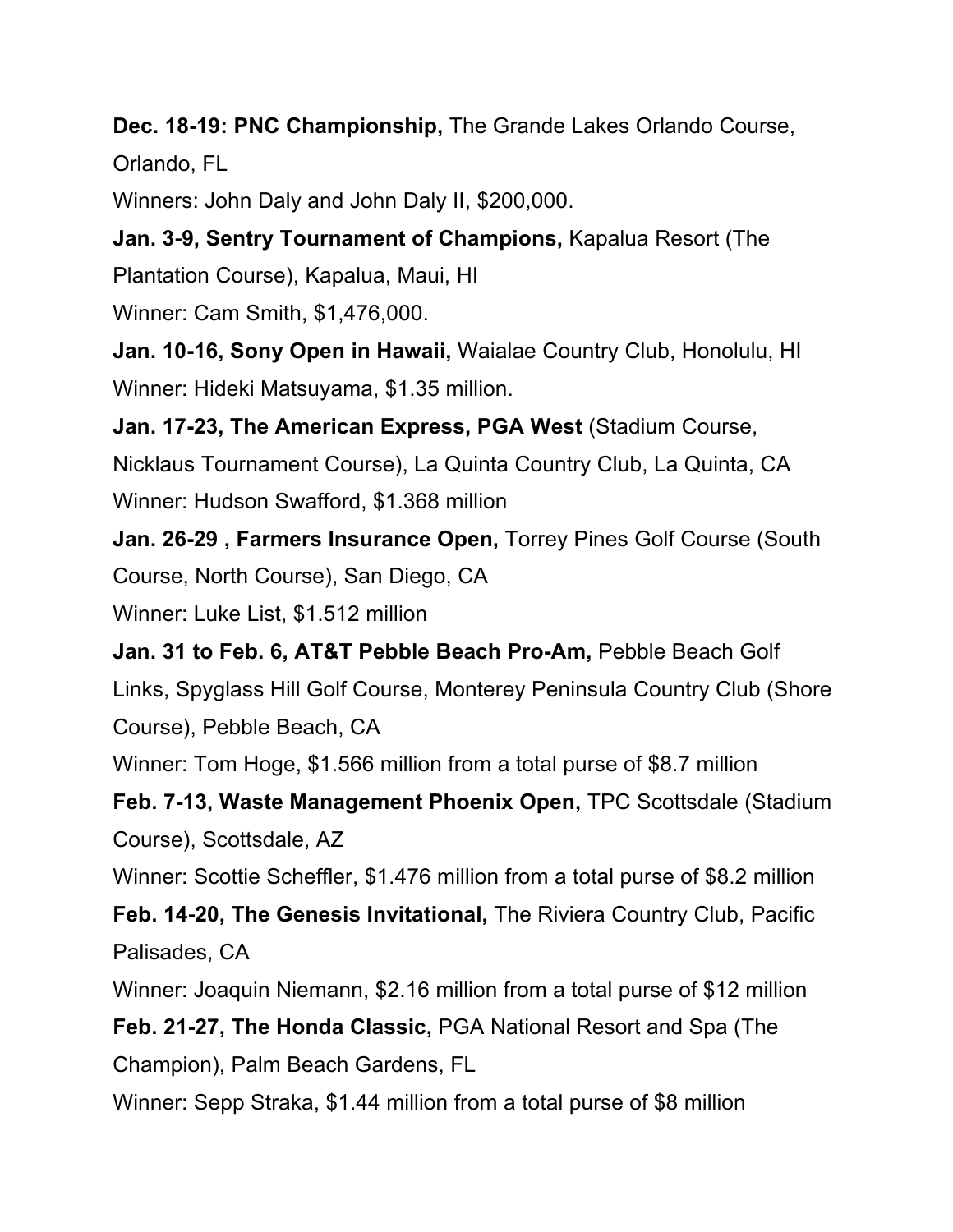#### **Feb. 28 to March 6, Arnold Palmer Invitational presented by**

**Mastercard,** Arnold Palmer's Bay Hill Club and Lodge, Orlando, FL

Winner: Scottie Scheffler, \$2.16 million from a total purse of \$12 million

**Feb. 28 to March 6, Puerto Rico Open,** Grand Reserve Country Club, Rio Grande, PR

Winner: Ryan Brehm, \$666,000 from a total purse of \$3.7 million

**March 7-13, The Players Championship,** TPC Sawgrass (The Players Stadium Course), Ponte Vedra Beach, FL

Winner: Cameron Smith, \$3.6 million from a total purse of \$20 million

**March 14-20, Valspar Championship,** Innisbrook Resort (Copperhead Course), Palm Harbor, FL

Winner: Sam Burns, \$1.404 million from a total purse of \$7.8 million

**March 21-27, World Golf Championships-Dell Technologies Match Play,** Austin Country Club, Austin, TX

Winner: Scottie Scheffler, \$2.16 million from a total purse of \$12 million

**March 21-27, Corales Puntacana Championship,** Puntacana Resort and Club (Corales Golf Course), Punta Cana, Dominican Republic Winner: Chad Ramey, \$666,000 from a total purse of \$3.7 million

**March 28 - April 3, Valero Texas Open,** TPC San Antonio (The Oaks Course), San Antonio, TX

Winner: J.J. Spaun, \$1.548 million from a total purse of \$8.6 million

**April 4-10, Masters Tournament,** Augusta National Golf Club, Augusta, GA

Winner: Scottie Scheffler, \$2.7 million from a total purse of \$15 million

**April 11-17, RBC Heritage,** Harbour Town Golf Links, Hilton Head Island, SC

Winner: Jordan Spieth, \$1.44 million from a total purse of \$8 million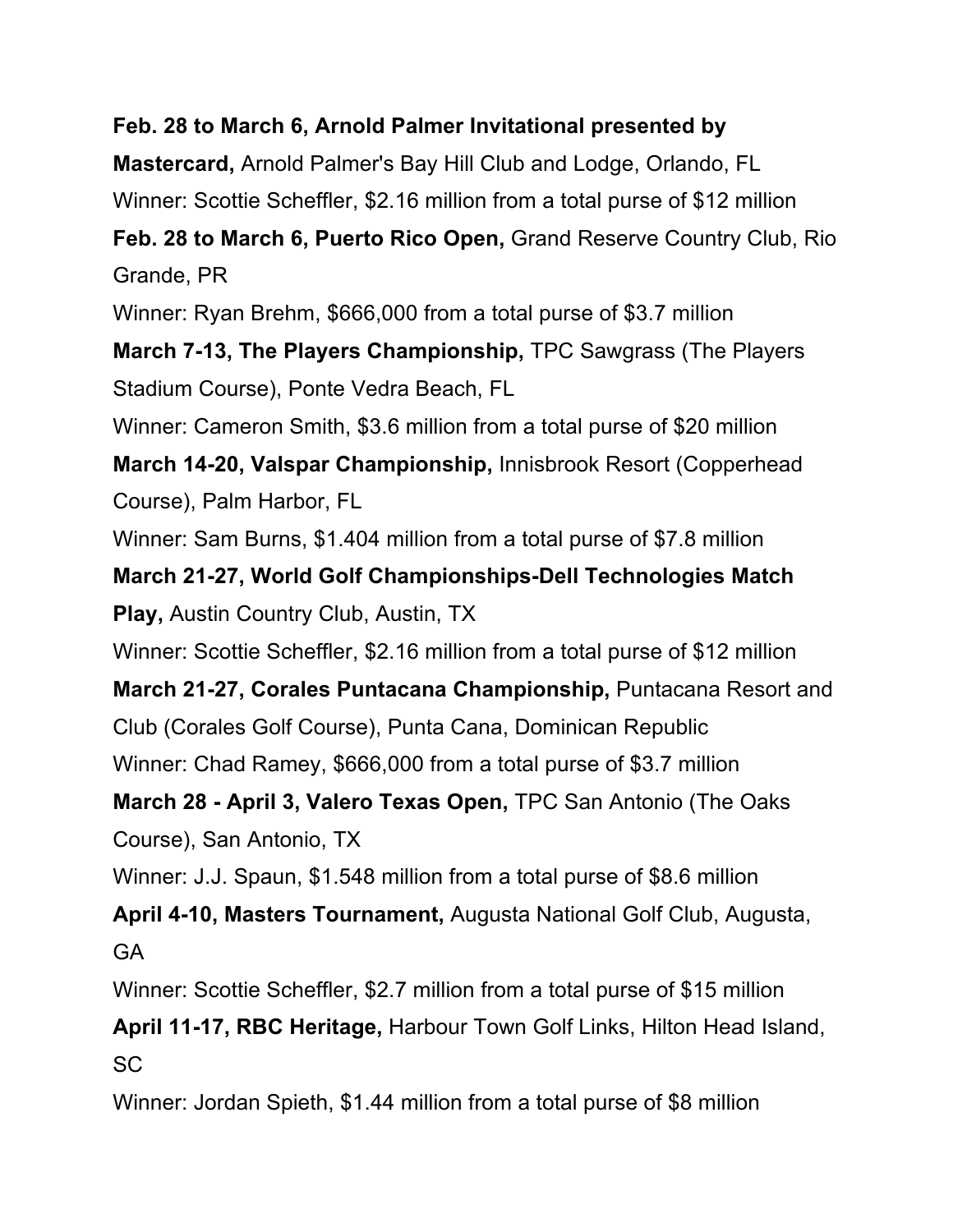**April 18-24, Zurich Classic of New Orleans,** TPC Louisiana, Avondale, LA

Winner: Patrick Cantlay and Xander Schauffele, \$2,238,700 from a total purse of \$8.3 million

**April 25 to May 1, Mexico Open,** Vidanta Vallarta, Vallarta, Mexico Winner: Jon Rahm, \$1,314,000 from a total purse of \$7.3 million

**May 2-8, Wells Fargo Championship,** TPC Potomac at Avenel Farm,

Potomac, MD

Winner: TBD, purse TBD

**May 9-15, AT&T Byron Nelson,** TPC Craig Ranch, McKinney, TX

Winner: TBD, purse TBD

**May 16-22, PGA Championship,** Southern Hills Country Club, Tulsa, OK Winner: TBD, purse TBD

**May 23-29, Charles Schwab Challenge,** Colonial Country Club, Fort Worth, TX

Winner: TBD, purse TBD

**May 30 to June 5, the Memorial Tournament presented by Workday,**

Muirfield Village Golf Club, Dublin, OH

Winner: TBD, purse TBD

**June 6-12, RBC Canadian Open,** St. George's Golf and Country Club,

Toronto, Ontario, Canada

Winner: TBD, purse TBD

**June 13-19, U.S. Open,** The Country Club, Brookline, MA

Winner: TBD, purse TBD

**June 20-26, Travelers Championship,** TPC River Highlands, Cromwell, CT

Winner: TBD, purse TBD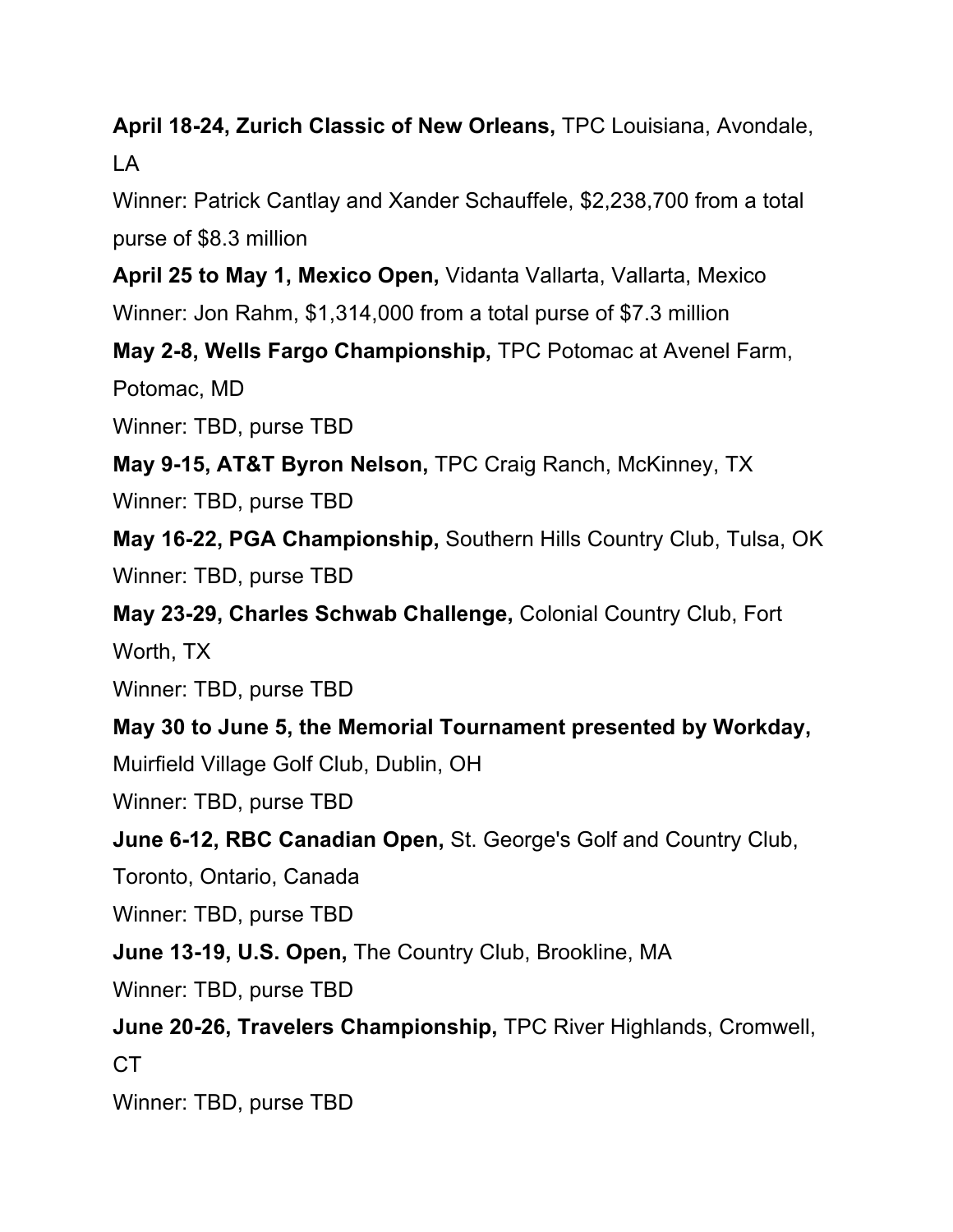**June 27 to July 3, John Deere Classic,** TPC Deere Run, Silvis, IL

Winner: TBD, purse TBD

**July 4-10, Genesis Scottish Open,** TBD, TBD

Winner: TBD, purse TBD

**July 4-10, Barbasol Championship,** Keene Trace Golf Club (Champions

Course), Nicholasville, KY

Winner: TBD, purse TBD

**July 11-17, The Open Championship,** St. Andrews Links (Old Course),

St. Andrews, Fife, Scotland

Winner: TBD, purse TBD

**July 11-17, Barracuda Championship,** Tahoe Mountain Club (Old

Greenwood), Truckee, CA

Winner: TBD, purse TBD

**July 18-24, 3M Open,** TPC Twin Cities, Blaine, MN

Winner: TBD, purse TBD

**July 25-31, Rocket Mortgage Classic,** Detroit Golf Club, Detroit, MI

Winner: TBD, purse TBD

**Aug. 1-7, Wyndham Championship,** Sedgefield Country Club,

Greensboro, NC

Winner: TBD, purse TBD

### **2022 FedEx Cup Playoffs:**

**Aug. 8-14, FedEx St. Jude Championship,** TPC Southwind, Memphis, TN

Winner: TBD, purse TBD